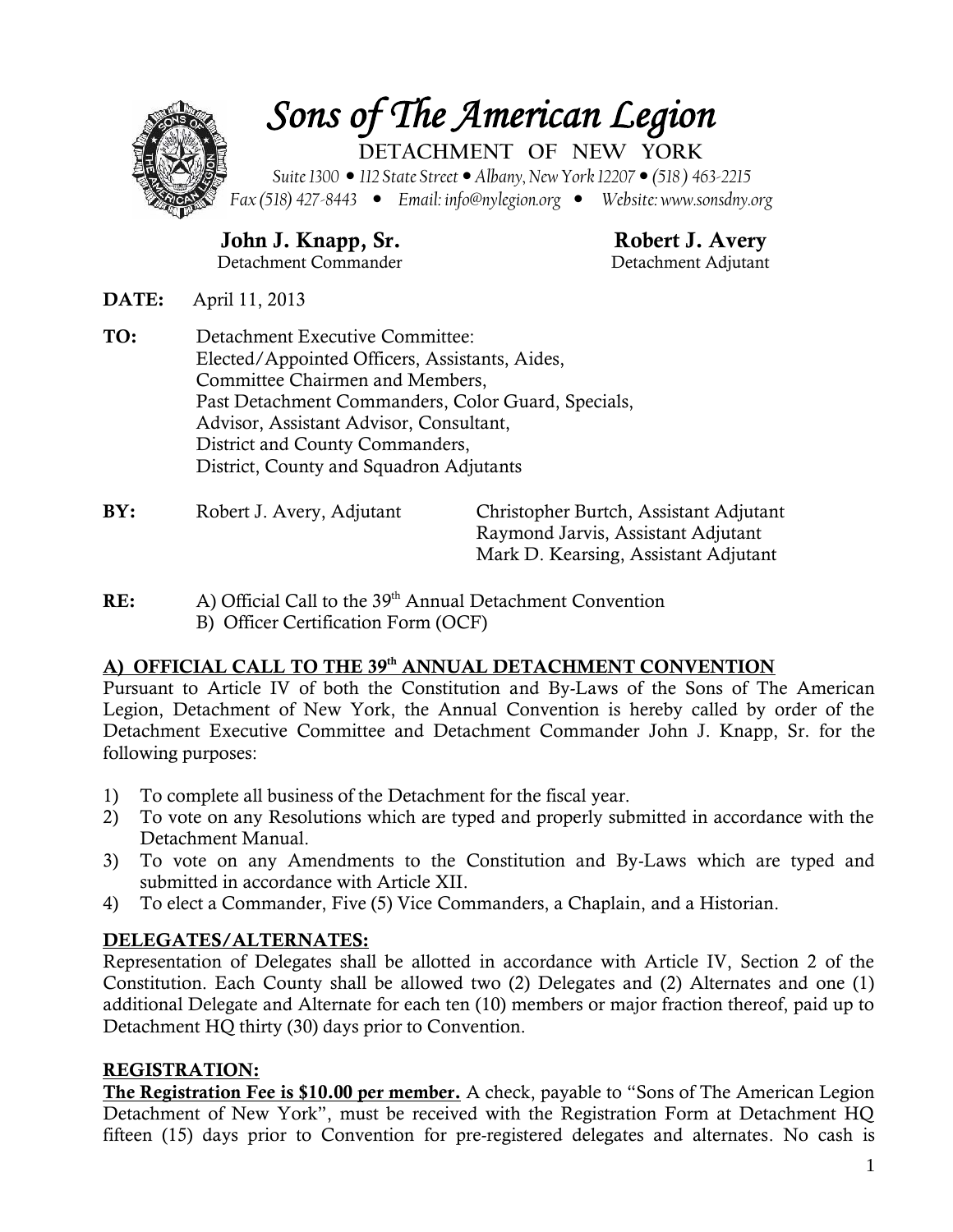accepted. **The required Registration Form is included in this mailing and also may be found in the Detachment Manual**. All delegates and alternates must produce a valid Membership Card to register. There will be no exceptions! Those who do not pre-register may register at the Convention, provided they make payment by check, have completed the Registration Form, and meet all other requirements. Delegates and alternates will receive their credentials and convention packet upon check-in at the Credentials table at Convention.

#### **DEPARTMENT PARADE:**

Parade uniform consists of SONS cap, white short sleeve shirt, black pants, black footwear and socks. The Detachment Officers and Executives march in the first division. **All other SONS march with their County delegations**. All members are requested to march! Sons of The American Legion marching units must register their colors prior to the parade. Judging results will be available for pick-up on Saturday morning at the site of the Legion Convention, and a judge will also be present to answer any questions between 8:30 and 9:00 AM.

#### **HOUSING FORMS:**

A Housing Form is included with this mailing and you may make additional copies as needed. ALL REQUESTS FOR HOUSING MUST BE MADE USING A HOUSING FORM! In order to insure placement at our Headquarters Hotel, SONS should return the Housing Form **to the address noted thereon**, as soon as possible. **Requests for housing must be received by June 10, 2013 - Deadline to be eligible for HQ Housing is May 1, 2013. NOTE: You may disregard the signature approval line for the County Housing Chairman.**



## **39 th ANNUAL DETACHMENT CONVENTION AGENDA**

SONS HQ HOTEL: Holiday Inn, 114 Buffalo Ave., Niagara Falls, NY 14303 SONS CONVENTION SITE: The Conference and Event Center, 101 Old Falls St., Niagara Falls, New York 14303

| Tuesday July 16, 2013<br>NOTE: Only Finance Commission members receive per diem reimbursement for this meeting! | 7:00 PM                              | Finance Commission<br>(Meet at Holiday Inn) |
|-----------------------------------------------------------------------------------------------------------------|--------------------------------------|---------------------------------------------|
|                                                                                                                 |                                      |                                             |
| Wednesday July 17, 2013                                                                                         | $6:00 \text{ PM}$                    | Pre Convention DEC Meeting                  |
| Thursday, July 18, 2013                                                                                         | $9:00$ AM $-11:45$ AM                | Convention                                  |
|                                                                                                                 | $12:00 \text{ PM} - 1:00 \text{ PM}$ | "Meet The Candidates" Luncheon              |
|                                                                                                                 | $1:15$ PM $-3:00$ PM                 | Convention                                  |
|                                                                                                                 |                                      |                                             |
| Friday, July 19, 2013                                                                                           | 9:00 AM                              | Convention                                  |
|                                                                                                                 | $2:00$ PM                            | Installation Luncheon                       |
|                                                                                                                 | $6:30$ PM                            | Department Parade                           |
| Saturday, July 20, 2013                                                                                         | $10:00$ AM                           | Post Convention DEC Meeting                 |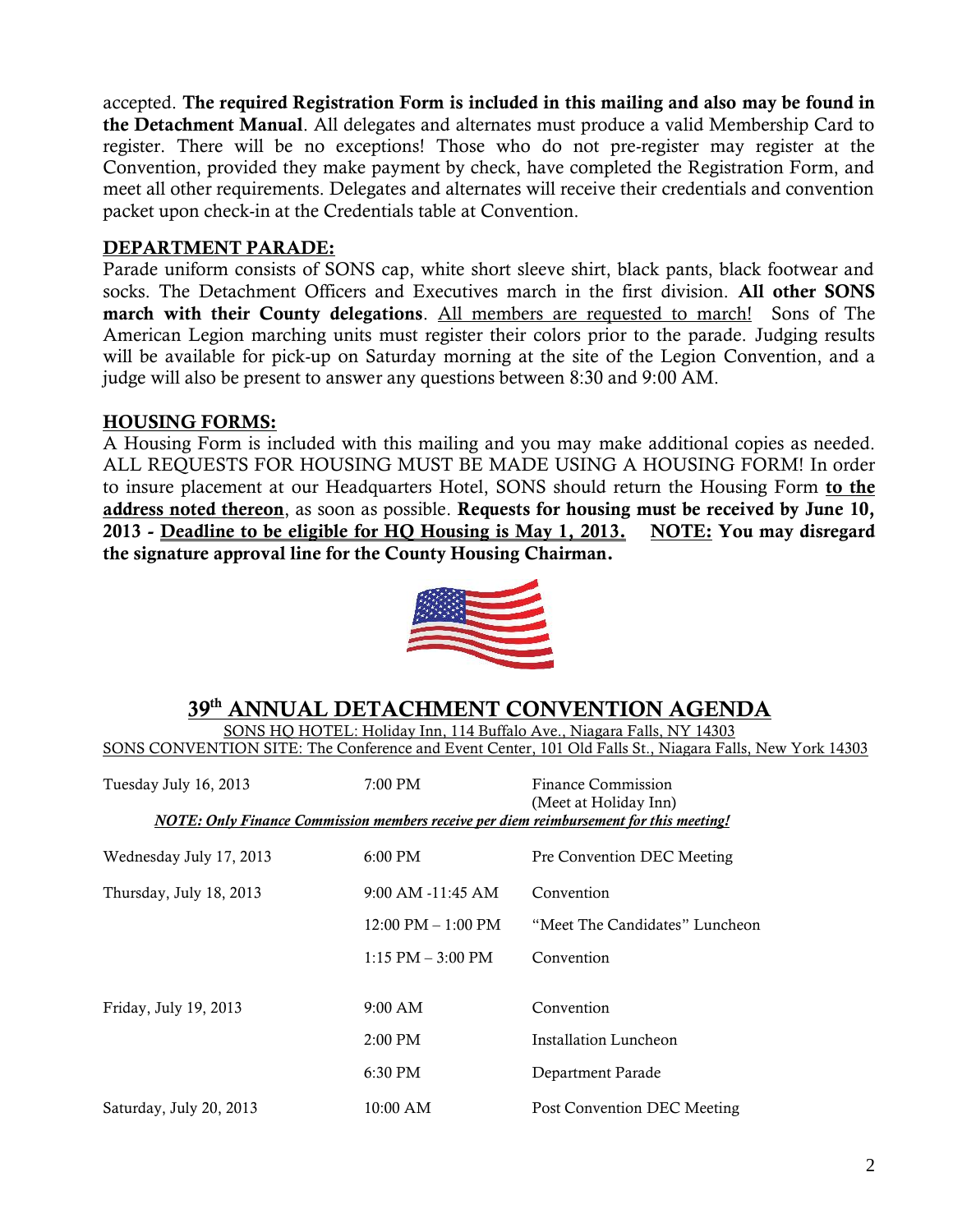#### REGISTRATION SCHEDULE: *Registration: The Conference and Event Center, 101 Old Falls St., Niagara Falls, New York 14303*

| Wednesday, July 17, 2013 | $5:00 \text{ PM} - 6:00 \text{ PM}$<br>$7:00 \text{ PM} - 7:30 \text{ PM}$ |
|--------------------------|----------------------------------------------------------------------------|
| Thursday, July 18, 2013  | $8:00$ AM $-11:45$ AM<br>$1:00 \text{ PM} - 2:00 \text{ PM}$               |
| Friday, July 19, 2013    | $8:00 AM - 9:30 AM$                                                        |

#### **NOTE:**

Although every effort will be made to adhere to the above time schedule, it is subject to change. Any changes will be announced and/or posted during Convention.

#### **GOLF OUTING**:

The 9<sup>th</sup> Annual Convention CWF Golf Outing will take place on Wednesday July 17<sup>th</sup> with all proceeds benefiting The American Legion Child Welfare Foundation. Entry and hole sponsorship forms are included in this mailing. *All Legion Family members are welcome!*

#### **INSTALLATION LUNCHEON**:

The Installation Luncheon will be held on Friday July 19, 2013 at 2:00 PM at Stephen Sikora A.L. Post 1322 in North Tonawanda. The Luncheon Reservation Form is included in this mailing.

NOTE: The Luncheon will be served promptly at 2:00 PM. Transportation will be provided from the Holiday Inn to Post 1322 and back.



#### **B) OFFICER CERTIFICATION FORM (OCF)**

All Squadron Adjutants are reminded to forward their OCF to Detachment HQ immediately following their Squadron elections. The same goes for all formed Counties and Districts. A blank OCF is included in this mailing for your use. The form can always be found at the Detachment website: www.sonsdny.org . The on line form is in a "fillable" format that can be directly forwarded to Detachment HQ upon completion. Remember that you must complete and submit an OCF for the 2013-2014 Administrative Year even if the Officers remain the same! **If an Officer Certification Form has not been received at Albany HQ from your Squadron, you will not receive 2014 Membership cards.**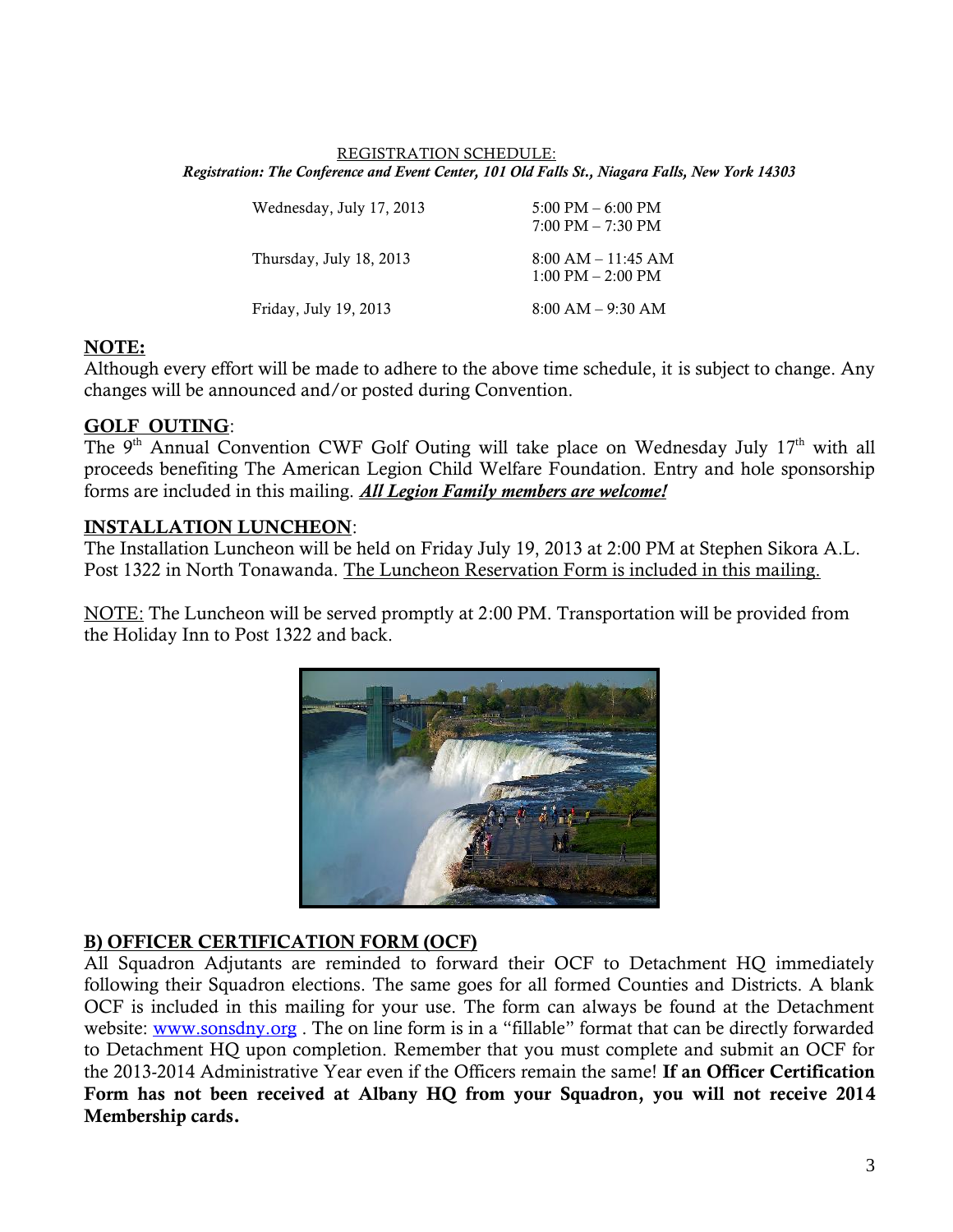

#### *SONS OF THE AMERICAN LEGION DETACHMENT OF NEW YORK INSTALLATION LUNCHEON RESERVATION FORM*

Friday, July 19, 2013 @ 2:00 PM / Stephen Sikora A.L. Post 1322 950 Payne Avenue, North Tonawanda, NY 14120

| Name    | Tele. | # Attending: |
|---------|-------|--------------|
| Address |       |              |
| Email:  |       |              |

## *Luncheon Menu:*

*Chicken, Roast Beef, Red Potatoes, Mixed Vegetables, Rolls, Butter, Coffee or Tea, Dessert*

#### **RSVP by July 12, 2013**

Mail this form along with a check for \$16.00 per person payable to: "Sikora Post 1322" to: Kevin Hewitt 77 Raintree Island Unit 9 Tonawanda, NY 14150 (716) 507-3921 kevinhewitt $09@gmail.com$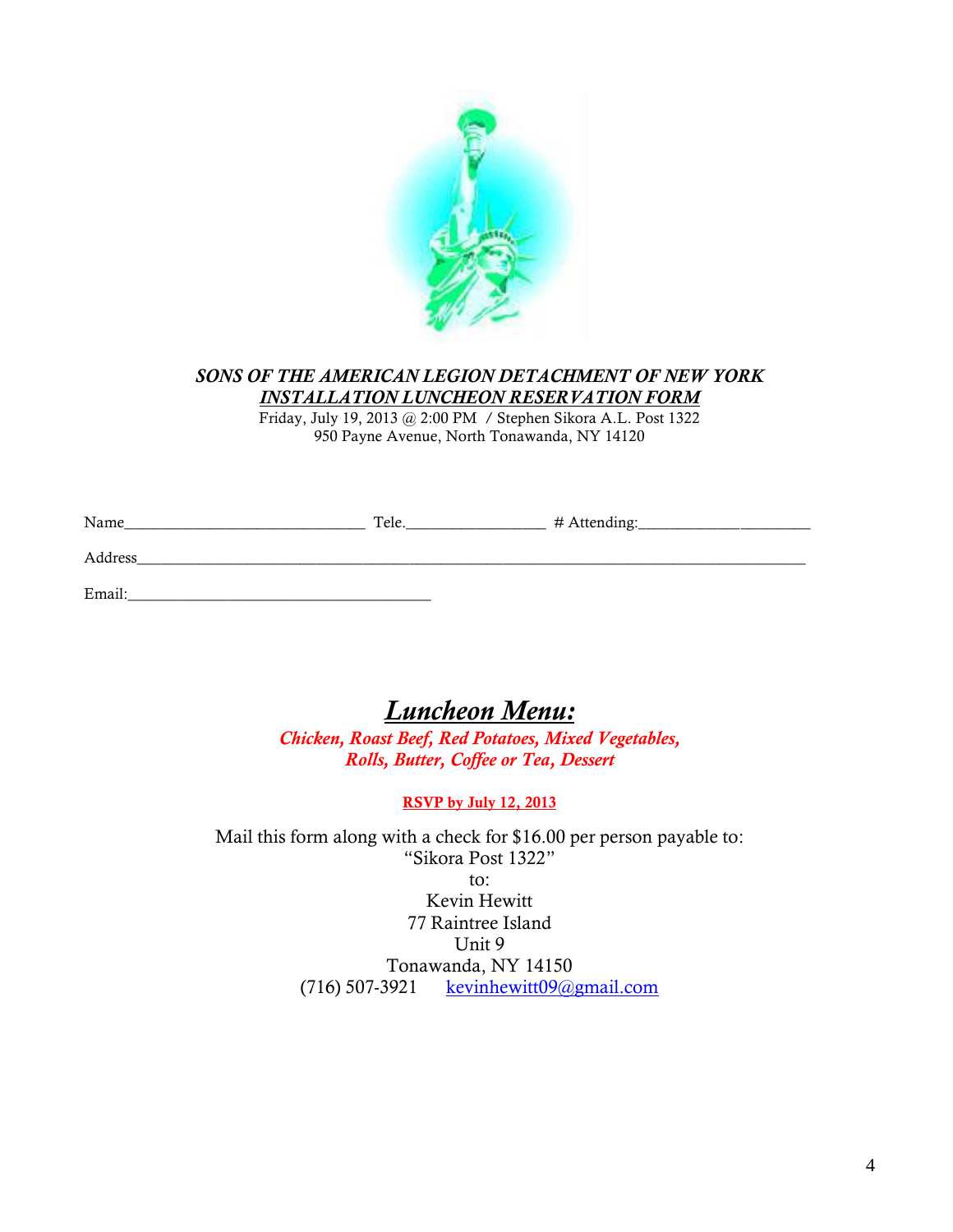

# *Sons of The American Legion*

**DETACHMENT OF NEW YORK** *Suite 1300 112 State Street Albany, New York 12207 (518 ) 463-2215 Fax (518) 427-8443 Email: info@nylegion.org Website: www.sonsdny.org*

## *DETACHMENT CONVENTION REGISTRATION FORM* **For: DELEGATES (Circle One) ALTERNATES**

*SEE INSTRUCTIONS ON REVERSE*

**Print or Type: Send to address above attention SONS Coordinator. Include check for registration fees (\$10.00 per delegate / alternate….see Convention Call)– payable to Detachment of New York SONS.**

**Must be received by Detachment fifteen (15) days prior to Convention. I certify the following as duly elected to the 2013 Detachment Convention.**

| From The Communication of the Communication of the Communication of the Communication of the Communication of the Communication of the Communication of the Communication of the Communication of the Communication of the Com | County. Signature of Adjutant / Print Name |                           |             |                    |
|--------------------------------------------------------------------------------------------------------------------------------------------------------------------------------------------------------------------------------|--------------------------------------------|---------------------------|-------------|--------------------|
| <b>NAMES OF DELEGATES</b>                                                                                                                                                                                                      | MEMBERSHIP CARD NUMBER OFFICE USE ONLY     |                           |             |                    |
| (Chairman 1st, remainder<br>in alphabetical order!)                                                                                                                                                                            | Membership<br>Number                       | Squadron<br><b>Number</b> | Paid<br>Fee | Packet<br>Received |
| Chairman                                                                                                                                                                                                                       |                                            |                           |             |                    |
|                                                                                                                                                                                                                                |                                            |                           |             |                    |
|                                                                                                                                                                                                                                |                                            |                           |             |                    |
|                                                                                                                                                                                                                                |                                            |                           |             |                    |
|                                                                                                                                                                                                                                |                                            |                           |             |                    |
|                                                                                                                                                                                                                                |                                            |                           |             |                    |
|                                                                                                                                                                                                                                |                                            |                           |             |                    |
|                                                                                                                                                                                                                                |                                            |                           |             |                    |
|                                                                                                                                                                                                                                |                                            |                           |             |                    |
|                                                                                                                                                                                                                                |                                            |                           |             |                    |
|                                                                                                                                                                                                                                |                                            |                           |             |                    |
|                                                                                                                                                                                                                                |                                            |                           |             |                    |
|                                                                                                                                                                                                                                |                                            |                           |             |                    |
|                                                                                                                                                                                                                                |                                            |                           |             |                    |
|                                                                                                                                                                                                                                |                                            |                           |             |                    |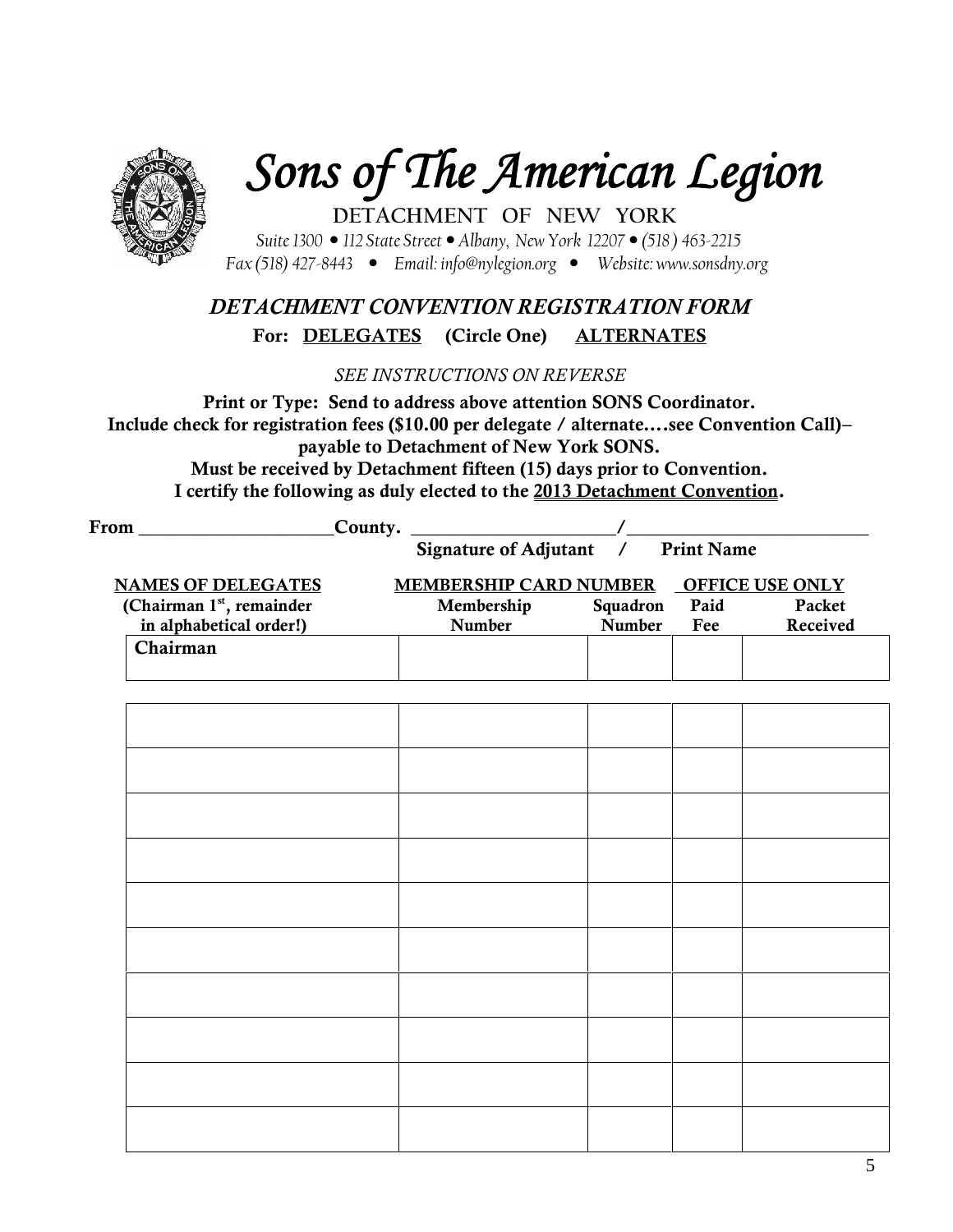## **DETACHMENT OF NEW YORK CONVENTION DELEGATE/ALTERNATE REGISTRATION FORM INSTRUCTIONS**

**Submitted by: County SONS Adjutant, or if no County Organization, the Squadron Adjutant.**

- **Purpose: To register Delegates and Alternates and pay the registration fee for Convention.**
- **Deadline: Fifteen (15) days prior to Convention.**

#### **FEE: \$10.00 PER DELEGATE OR ALTERNATE**

**Details: Delegates/Alternates amounts are based on membership totals of the Counties, thirty (30) days before Convention, therefore the County Sons Adjutant certifies them. If no County Organization exists, the Squadron Adjutant certifies Squadron Delegates/Alternates. A meeting of Squadrons within a County can be held to coordinate representation.**

**All members shall produce their membership card at Convention Registration.**

**Detachment Constitution – Article IV and Convention Rule #9 shall be complied with.**

**All registration fees MUST be paid by check payable to: Detachment of New York SONS and shall accompany registration form.**

#### **ONE FORM PER COUNTY, IF ORGANIZED**

**IMPORTANT: NO CASH WILL BE ACCEPTED AT REGISTRATION. EFFECTIVE 1993**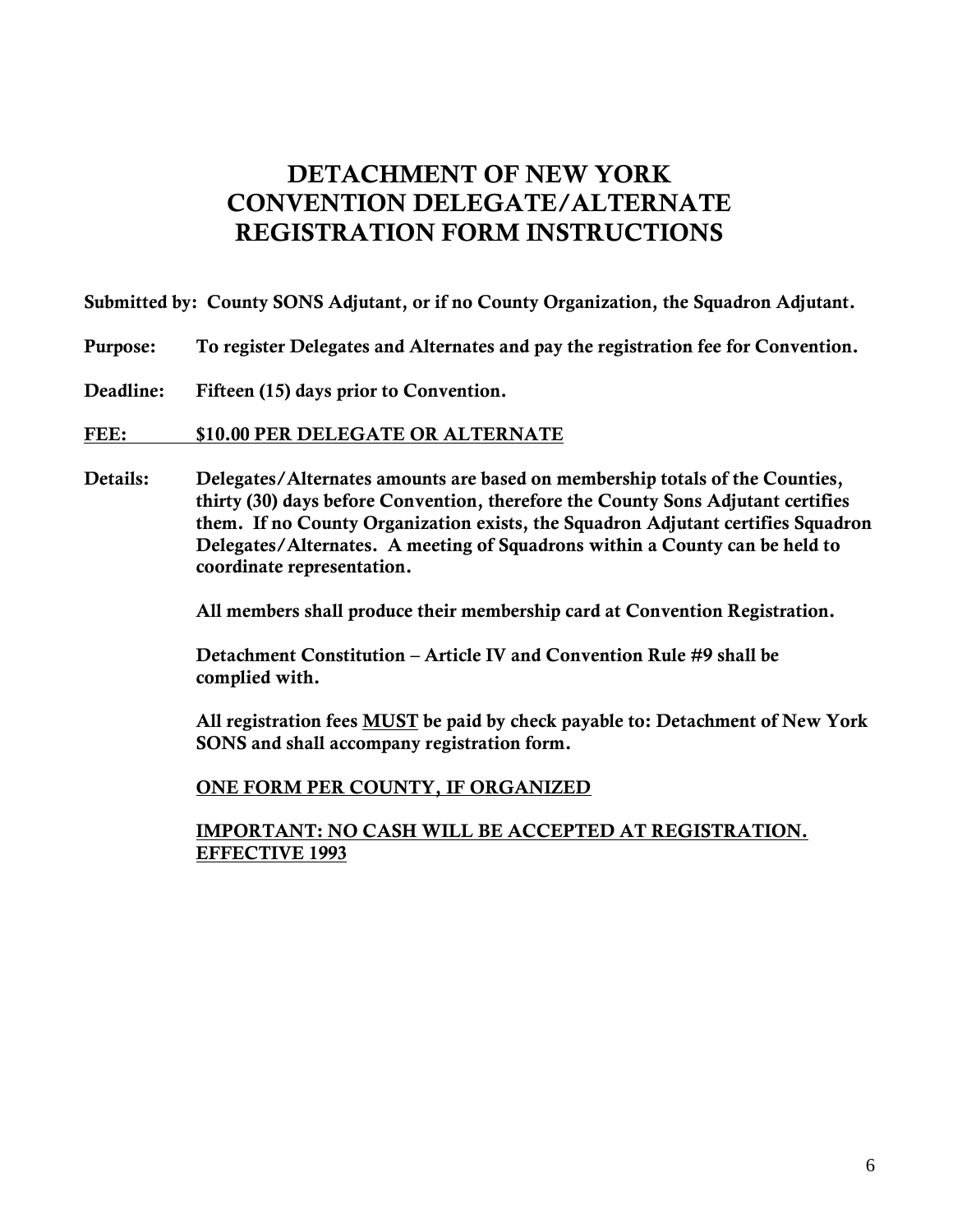## **Sons of The American Legion**

Detachment of New York Child Welfare Foundation Golf Tournament

## *July 17, 2013*

Hyde Park Municipal Golf Course 4343 Porter Rd. Niagara Falls, NY 14305-3325 716-297-2067

## **Captain & Crew Format**

\$55.00 per person/ \$220.00 team of four 9AM TEE TIME Includes 18 holes of golf, cart, hotdog with a drink on the turn. Awards gathering at a nearby American Legion Post

## **All Proceeds to Benefit The American Legion Child Welfare Foundation**

## **Full payment is required by July 1, 2013**

| Captain  | Phone: |
|----------|--------|
| Player 2 |        |
| Player 3 |        |
| Player 4 |        |

Checks Payable to: SAL DETACHMENT OF NY

Mail to: Kevin Hewitt

77 Raintree Island Unit 9 Tonawanda, NY 14150 716-507-3921 kevinhewitt09@gmail.com

APPLICATIONS DUE BY JULY  $1<sup>st</sup>$  NO EXCEPTIONS!!!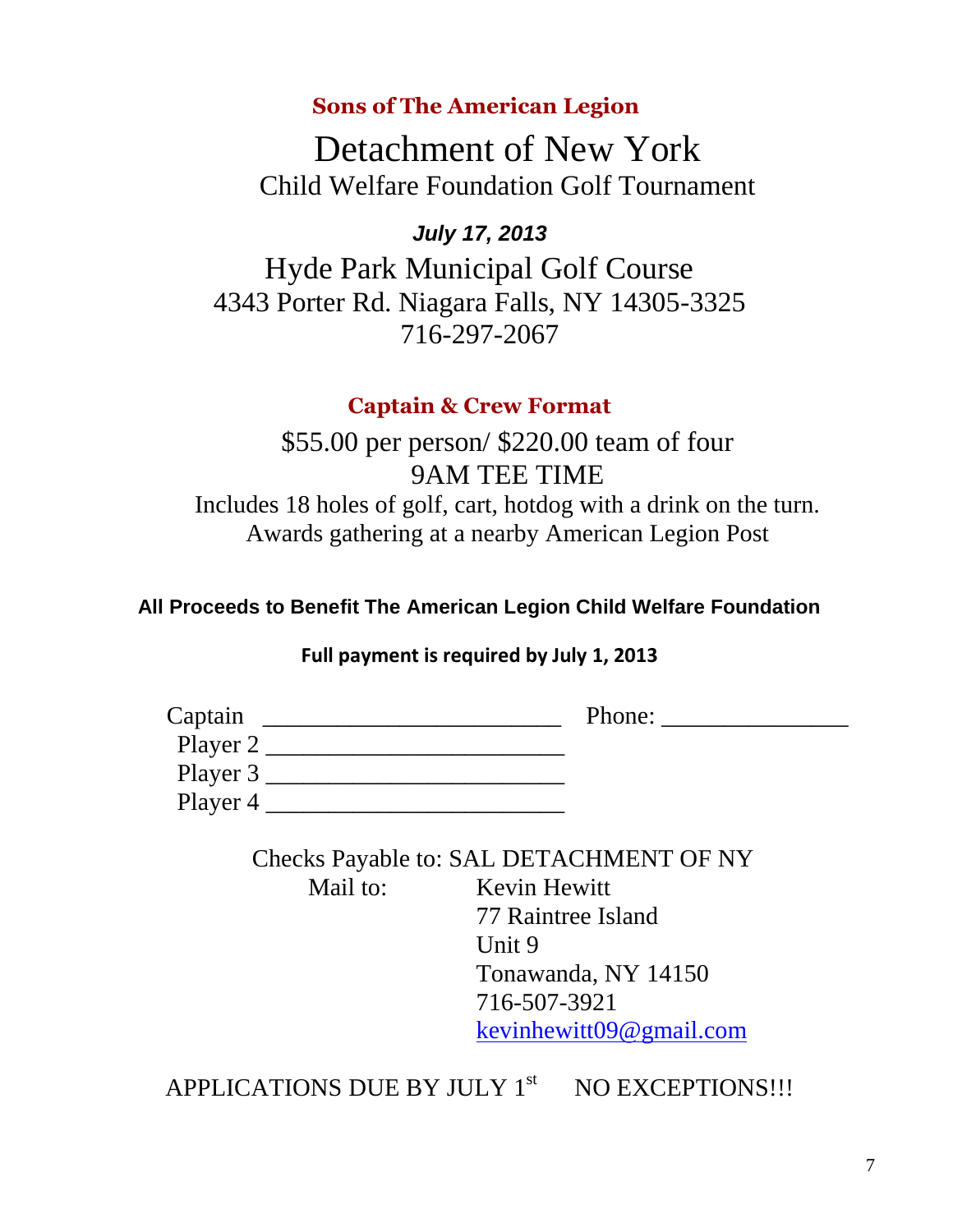



#### ATTENTION NEW YORK STATE LEGION FAMILY



THE DETACHMENT OF NEW YORK, SONS OF THE AMERICAN LEGION IS OFFERING YOU AN OPPORTUNITY TO SHOW YOUR SUPPORT FOR A VERY IMPORTANT AMERICAN LEGION PROGRAM, THE CHILD WELFARE FOUNDATION.

**THE DETACHMENT OF NEW YORK IS HOLDING A CAPTAIN AND CREW GOLF TOURNAMENT PRIOR TO CONVENTION AT THE HYDE PARK GOLF COURSE ON WEDNESDAY, JULY 17, 2013. EACH YEAR, ALL THE PROCEEDS FROM THIS TOURNEY ARE DONATED TO THE CHILD WELFARE FOUNDATION.**

**ALL HOLE SPONSORS WILL BE RECOGNIZED WITH A COMPUTER GENERATED SIGN POSTED ON THE COURSE FOR ALL PARTICIPANTS TO SEE, THEY WILL BE DISPLAYED AT THE LUNCHEON AFTER THE TOURNEY, AS WELL AS IN THE SONS MEETING ROOM DURING SESSIONS AT CONVENTION.**

#### **THE COST OF THE SPONSORSHIP, AND ALL THE RECOGNITION THAT YOUR POST, UNIT OR SQUADRON WILL RECEIVE IS ONLY A** *\$25* **CONTRIBUTION!!!**

**Business Name: \_\_\_\_\_\_\_\_\_\_\_\_\_\_\_\_\_\_\_\_\_\_\_\_\_\_\_\_\_\_\_\_**

**Post, Unit, Squadron Number and Name: \_\_\_\_\_\_\_\_\_\_\_\_\_\_\_\_\_\_\_\_\_\_\_\_\_\_\_\_\_\_\_\_\_\_\_\_\_\_\_\_**

**City: \_\_\_\_\_\_\_\_\_\_\_\_\_\_\_\_\_\_\_\_\_\_\_\_\_\_\_\_\_\_\_\_\_\_\_\_\_\_\_\_\_\_\_\_**

**Contact name and phone # \_\_\_\_\_\_\_\_\_\_\_\_\_\_\_\_\_\_\_\_\_\_\_\_\_\_\_\_\_\_\_\_\_\_\_\_\_\_\_\_\_\_\_\_\_\_\_\_\_\_\_\_**

**EMAIL ADDRESS :** 

**Please make checks payable to: SAL Detachment of NY and mail forms and checks to:**

| <b>Kevin Hewitt</b>       |                                           |
|---------------------------|-------------------------------------------|
| <b>77 Raintree Island</b> |                                           |
| Unit 9                    |                                           |
| Tonawanda, NY 14150       |                                           |
|                           | THANK YOU FOR YOUR INVALUABLE ASSISTANCE! |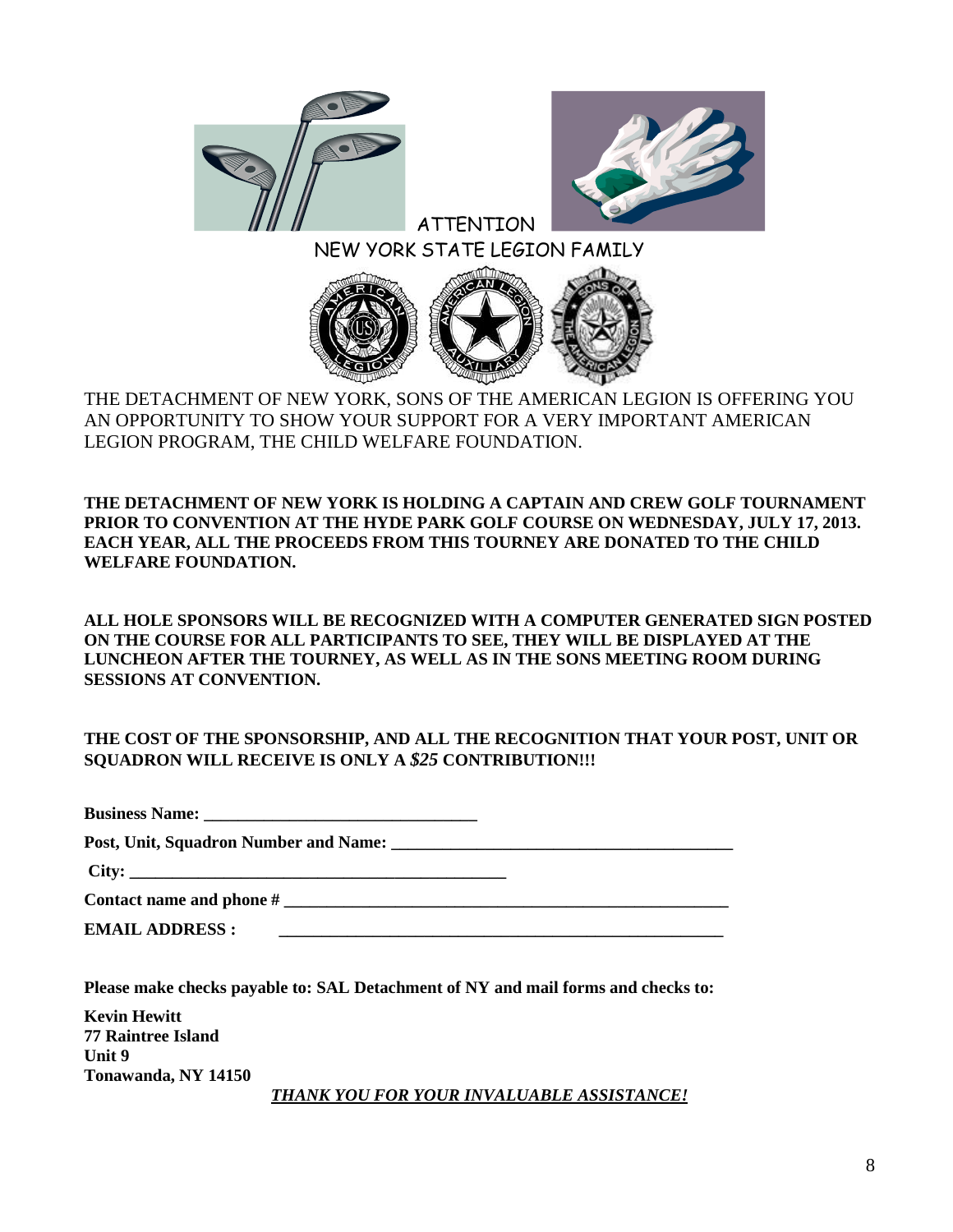## THE AMERICAN LEGION DEPARTMENT OF NEW YORK 95<sup>th</sup> Annual Convention - July 15-21, 2013 **Niagara Falls, NY**

\*\* OFFICIAL CONVENTION HOUSING FORM\*\*

Special blocks of rooms are being held for The American Legion Department of New York's 95<sup>th</sup> Annual Convention. It is important that you use only the official American Legion convention hotels. You MUST use this official form. You cannot make room reservations directly with the hotel. Reservations not processed through Niagara Tourism & Convention Corporation (NTCC) will not receive special convention rates. ALL HOUSING FORMS MUST BE RECEIVED BY JUNE 10, 2013. AFTER THAT DATE ALL BLOCKS WILL BE RELEASED AND ROOMS WILL BE ASSIGNED ON SPACE AVAILABILITY ONLY. Please note: your County Housing Chairman must sign this form. NO RESERVATIONS WILL BE TAKEN OVER THE PHONE, BY FAX OR BY E-MAIL.

|                                                                                                                                                                                                                                                                                           |                  | <b>PLEASE PRINT CLEARLY!</b> | <b>ONE FORM PER ROOM!</b> |          |           |
|-------------------------------------------------------------------------------------------------------------------------------------------------------------------------------------------------------------------------------------------------------------------------------------------|------------------|------------------------------|---------------------------|----------|-----------|
| Reservation to be confirmed to:                                                                                                                                                                                                                                                           |                  |                              |                           |          |           |
|                                                                                                                                                                                                                                                                                           |                  |                              | District _______________  |          |           |
|                                                                                                                                                                                                                                                                                           |                  |                              |                           |          |           |
|                                                                                                                                                                                                                                                                                           |                  |                              |                           |          |           |
|                                                                                                                                                                                                                                                                                           |                  |                              |                           |          |           |
|                                                                                                                                                                                                                                                                                           |                  |                              |                           |          |           |
|                                                                                                                                                                                                                                                                                           |                  |                              |                           |          |           |
| E-mail (if you would like an e-mail confirmation)<br>Day time phone                                                                                                                                                                                                                       |                  |                              |                           |          |           |
|                                                                                                                                                                                                                                                                                           |                  |                              |                           |          |           |
| Expiration date _______________________ Cardholder Name ________________________                                                                                                                                                                                                          |                  |                              |                           |          |           |
| Please list your 3 choices for hotel. If you do not and your $1^{st}$ choice is full, your hotel will be chosen at random. Hotels<br>and rates are listed on reverse side.                                                                                                                |                  |                              |                           |          |           |
| $3^{rd}$ Choice                                                                                                                                                                                                                                                                           |                  |                              |                           |          |           |
| Additional needs (please circle):<br>roll-in shower  smoking/non-smoking  rollaway bed (\$)<br>Type of room:<br>Single (1 ppl/1 bed) ___________ Double (2ppl/1 bed) _________ Twin (2ppl/2 beds) ________<br>Triple $(3ppl/2$ beds) $\qquad \qquad$ Quad $(4ppl/2$ beds) $\qquad \qquad$ |                  |                              |                           |          |           |
| Please list names of all occupants sharing room (confirmation will be sent only to person listed at the top of form):                                                                                                                                                                     |                  |                              |                           |          |           |
|                                                                                                                                                                                                                                                                                           |                  |                              |                           |          |           |
| Please circle appropriately:<br><b>LEGION</b>                                                                                                                                                                                                                                             | AUXILIARY S.A.L. |                              | <b>GUEST</b>              | DELAGATE | ALTERNATE |
|                                                                                                                                                                                                                                                                                           |                  |                              |                           |          |           |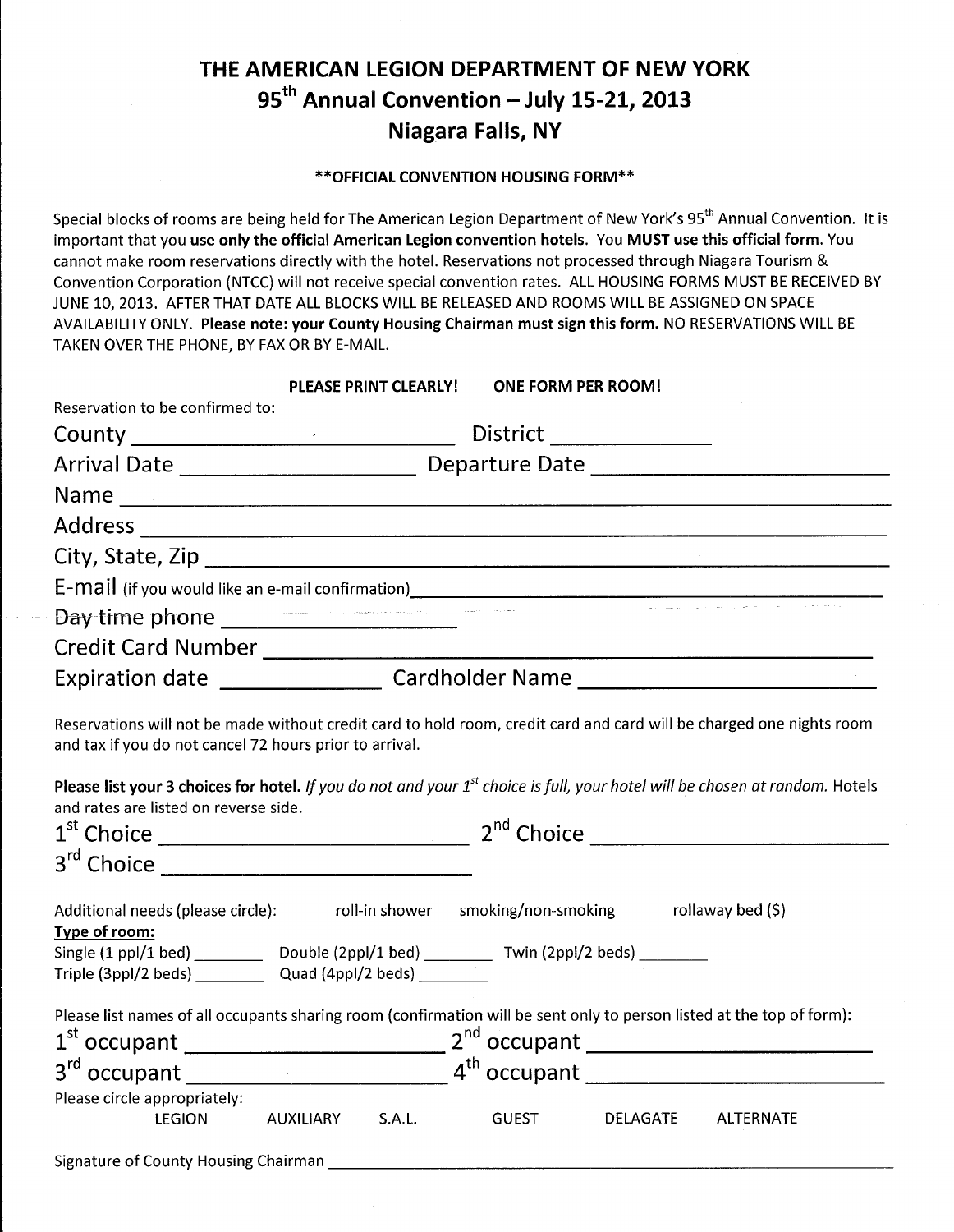## THE AMERICAN LEGION DEPARTMENT OF NEW YORK 95<sup>th</sup> Annual Convention - July 15-21, 2013 **Niagara Falls, NY**

#### \*\* OFFICIAL CONVENTION HOUSING FORM\*\* SIDF<sub>2</sub>

#### **American Legion Convention Hotels:**

| <b>Hotel</b>                | <b>Address</b>           | Single   | <b>Double</b>          | <b>Triple</b> | Quad     |
|-----------------------------|--------------------------|----------|------------------------|---------------|----------|
| Sheraton at the Falls*      | 300 Third Street         | \$144.00 | \$144.00               | \$144.00      | \$144.00 |
| Quality Hotel & Suites**    | 240 First Street         | \$124.00 | \$124.00               | \$144.00      | \$164.00 |
| Holiday Inn***              | 114 Buffalo Avenue       | \$140.00 | \$140.00               | \$140.00      | \$140.00 |
| Seneca Niagara Casino Hotel | 310 Fourth Street        | \$140.00 | \$140.00               | \$140.00      | \$140.00 |
| Comfort Inn "The Pointe"    | One Prospect Pointe      | \$144.00 | \$154.00               | \$164.00      | \$174.00 |
| *Legion Headquarters        | **Auxiliary Headquarters |          | ***S.A.L. Headquarters |               |          |

Rates shown do not include taxes and/or resort fees.

To ensure tax exemption, present a copy of your tax exempt certificate (ST-119.5) when you check into hotel.

DO NOT send exempt form or checks with this room request. Credit card number MUST be provided on this form to hold a room or form will be returned. If you are paying by check, payment needs to be sent to hotel AFTER you receive your confirmation but 10 days before arrival.

County delegations wishing to stay in the same hotel MUST send completed forms in one packet.

Confirmations will not be sent until after April 1, 2013.

Headquarters housing for Membership Award Winners MUST be received by May 1, 2013 or will not be honored.

PINK Auxiliary and BLUE S.A.L forms MUST be received by May 1, 2013 to be eligible for headquarters housing.

After your County Housing Chairman signs this form, please mail to:

**Niagara Tourism & Convention Corporation** Attn: Housing 10 Rainbow Boulevard Niagara Falls, NY 14303

Your confirmations will be sent within 2 weeks of receiving your reservation. No confirmations will be sent before April 1, 2013. Confirmations will be e-mailed to e-mail provided or if no e-mail is provided, they will be mailed to contact information at top of form. This will be your only confirmation.

If there are any questions regarding housing, contact Housing Chairman George Harvey at 716-572-6891 or dakharv@yahoo.com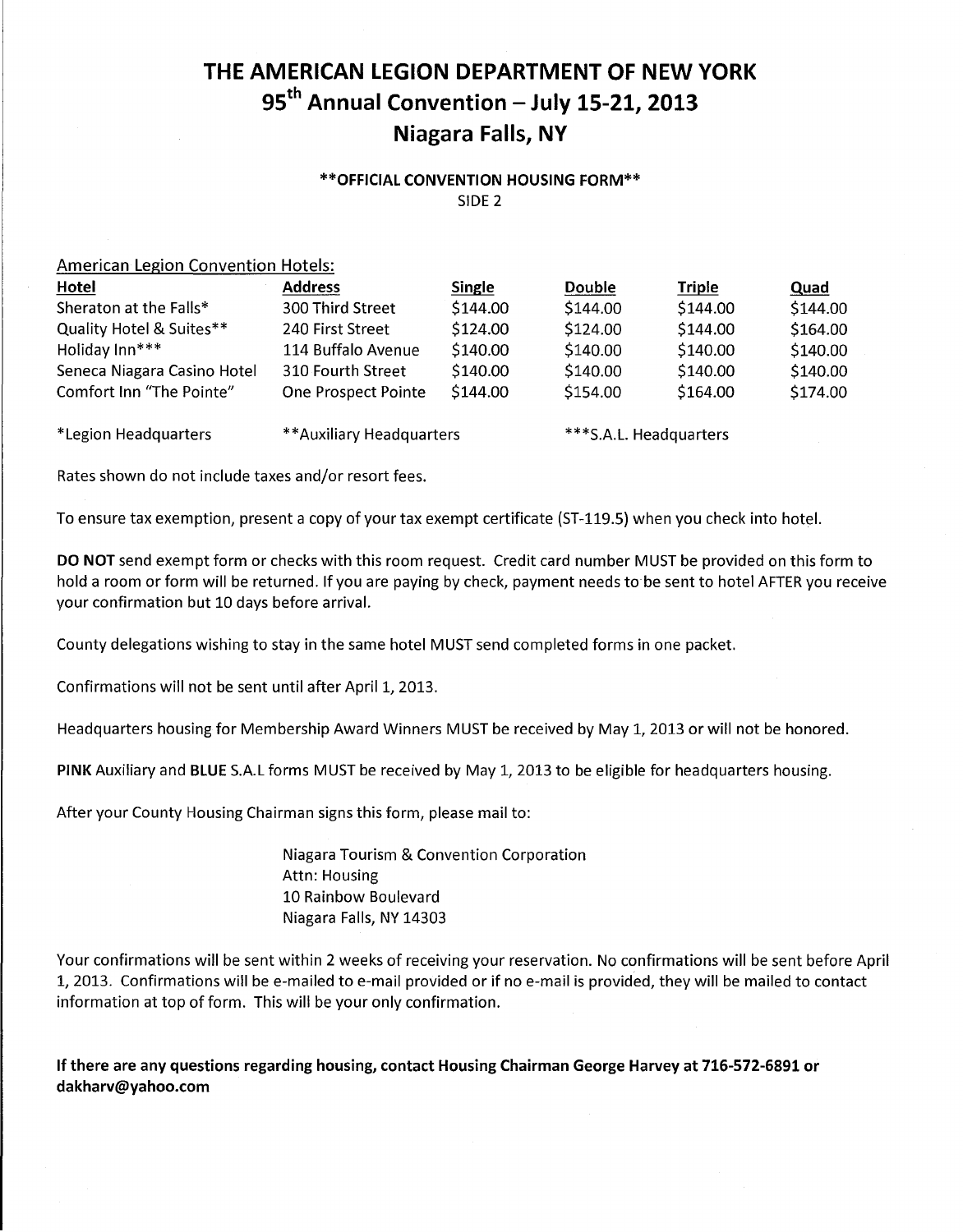# **Sons of The American Legion**

DETACHMENT OF NEW YORK 112 State St., Suite 1300, Albany, NY 12207 518-463-2215 800-253-4466

#### **OFFICER CERTIFICATION FORM (OCF) PLEASE TYPE OR PRINT NEATLY – ILLEGIBLE FORMS WILL BE RETURNED**

**Instructions on reverse**

|                      | <b>Signature of Commander</b>                                                     | <b>Date</b> | <b>Signature of Adjutant</b> |                         |
|----------------------|-----------------------------------------------------------------------------------|-------------|------------------------------|-------------------------|
|                      | Sons of The American Legion Officers elected on _________________________________ |             |                              |                         |
|                      | Check ONE applicable entry (fill in all information)                              |             |                              | Year: 201 - 201         |
|                      |                                                                                   |             |                              |                         |
|                      |                                                                                   |             |                              |                         |
|                      |                                                                                   |             |                              |                         |
|                      | County Name                                                                       |             | District Number              |                         |
| <b>MEMBER</b><br>ID# | <b>OFFICE</b>                                                                     |             | <b>MAILING ADDRESS</b>       | <b>PHONE#</b><br>(w/ac) |
|                      | <b>COMMANDER</b>                                                                  |             |                              |                         |
|                      | 1 <sup>ST</sup> VICE COMMANDER                                                    |             |                              |                         |
|                      | 2 <sup>ND</sup> VICE COMMANDER                                                    |             |                              |                         |
|                      | 3RD VICE COMMANDER                                                                |             |                              |                         |
|                      | <b>ADJUTANT</b>                                                                   |             |                              |                         |
|                      | <b>CHAPLAIN</b>                                                                   |             |                              |                         |
|                      | <b>HISTORIAN</b>                                                                  |             |                              |                         |
|                      | <b>TREASURER</b>                                                                  |             |                              |                         |
|                      | <b>SERGEANT-AT-ARMS</b>                                                           |             |                              |                         |
|                      | <b>ADVISOR</b>                                                                    |             |                              |                         |
|                      |                                                                                   |             |                              |                         |

Check here if additional officers or committee chairmen are listed on reverse.

Check here to request a Detachment Manual be sent to Adjutant. (**Only** for counties, districts or any new organizations who submit form after August  $31<sup>st</sup>$ .)